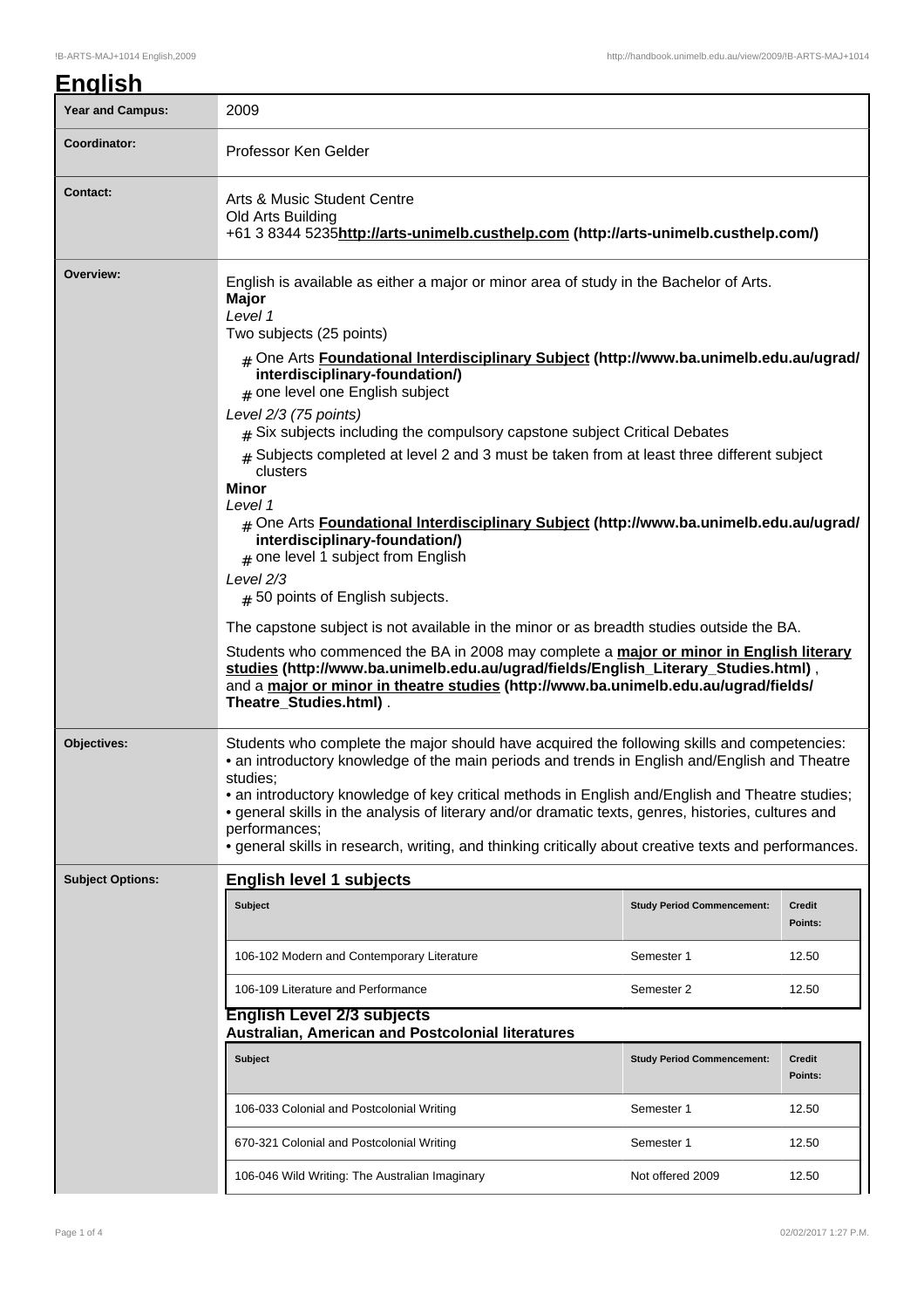| 670-326 Wild Writing: The Australian Imaginary | Not offered 2009                  | 12.50                    |
|------------------------------------------------|-----------------------------------|--------------------------|
| 106-228 American Classics                      | Semester 2                        | 12.50                    |
| 673-343 American Classics                      | Semester 2                        | 12.50                    |
| 673-314 Australian Theatre                     | Semester 2                        | 12.50                    |
| 760-213 Australian Theatre                     | Semester 2                        | 12.50                    |
| <b>Theatre and Performance</b>                 |                                   |                          |
| <b>Subject</b>                                 | <b>Study Period Commencement:</b> | <b>Credit</b><br>Points: |
| 106-206 Live Art                               | Not offered 2009                  | 12.50                    |
| 673-337 Live Art                               | Not offered 2009                  | 12.50                    |
| 106-208 Modern Drama                           | Not offered 2009                  | 12.50                    |
| 673-339 Modern Drama                           | Not offered 2009                  | 12.50                    |
| 106-209 Brecht and Beyond                      | Semester 1                        | 12.50                    |
| 673-340 Brecht and Beyond                      | Semester 1                        | 12.50                    |
| 106-233 Performing Gender                      | Not offered 2009                  | 12.50                    |
| 673-348 Performing Gender                      | Not offered 2009                  | 12.50                    |
| 106-207 Physical Theatre                       | Not offered 2009                  | 12.50                    |
| 673-338 Physical Theatre                       | Not offered 2009                  | 12.50                    |
| 106-234 Japanese Theatre                       | Not offered 2009                  | 12.50                    |
| 673-349 Japanese Theatre                       | Not offered 2009                  | 12.50                    |
| 760-251 Page to Stage                          | Semester 1                        | 12.50                    |
| 673-320 Page to Stage                          | Semester 1                        | 12.50                    |
| 673-312 Dramaturgy and Live Performance        | Semester 2                        | 12.50                    |
| 760-200 Dramaturgy and Live Performance        | Semester 2                        | 12.50                    |
| 760-254 The Dramatic Character 1580-1700       | Semester 1                        | 12.50                    |
| 674-315 The Dramatic Character 1580-1700       | Semester 1                        | 12.50                    |
| 760-209 Performance and the Avant-Garde        | Semester 1                        | 12.50                    |
| 673-313 Performance and the Avant-Garde        | Semester 1                        | 12.50                    |
| 106-232 Architecture Space and Theatre         | Not offered 2009                  | 12.50                    |
| 673-347 Architecture Space and Theatre         | Not offered 2009                  | 12.50                    |
| 106-231 Greek Tragedy in Modern Performance    | Semester 2                        | 12.50                    |
|                                                |                                   |                          |
| 673-346 Greek Tragedy in Modern Performance    | Semester 2                        | 12.50                    |
| 106-248 Theatre and Drama                      | Semester 1                        | 12.50                    |

**Literary Theory and Literary Genres**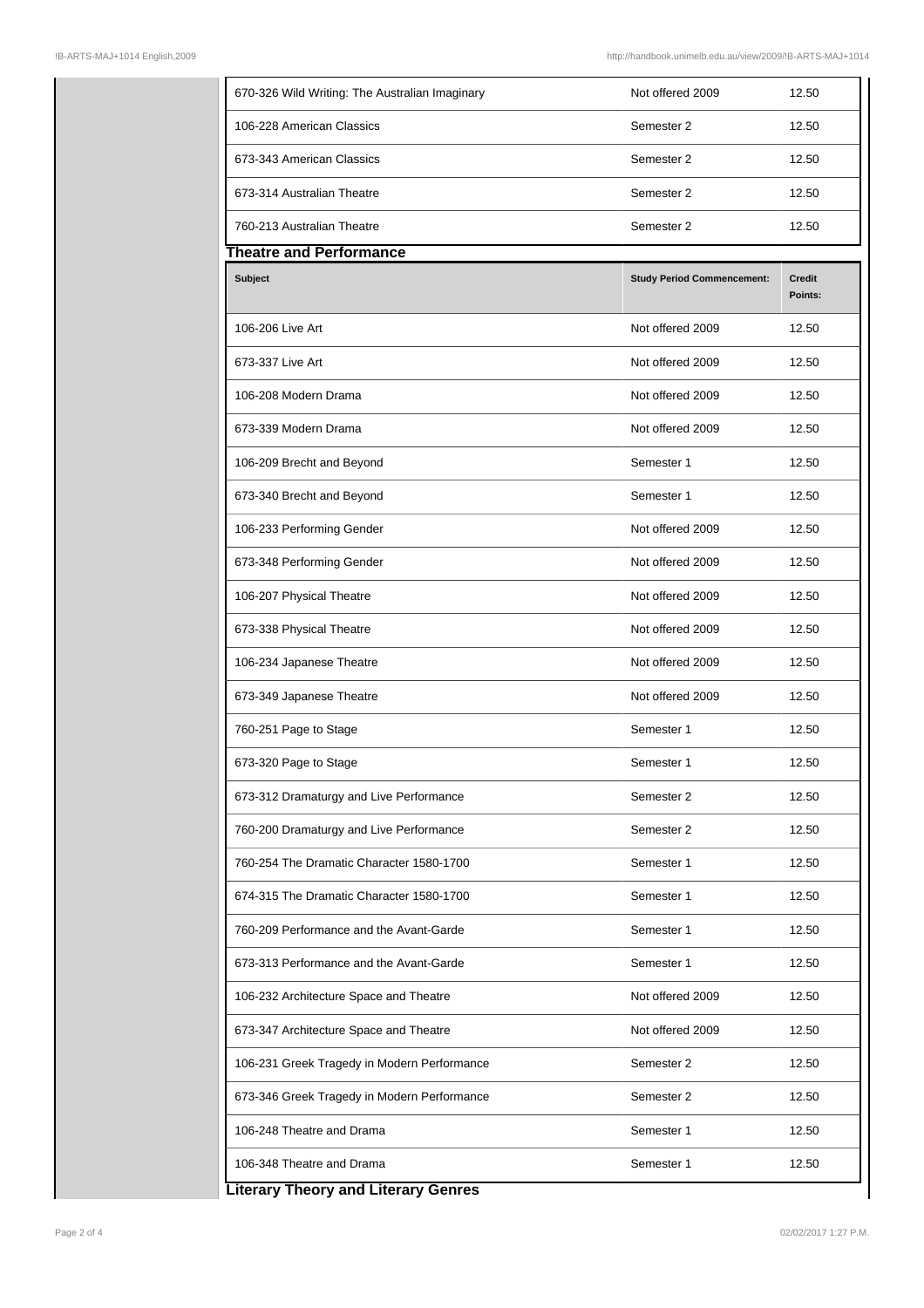| <b>Subject</b>                                              | <b>Study Period Commencement:</b> | Credit<br>Points: |
|-------------------------------------------------------------|-----------------------------------|-------------------|
| 106-035 Genre Fiction/Popular Fiction                       | Semester 2                        | 12.50             |
| 670-322 Genre Fiction/Popular Fiction                       | Semester 2                        | 12.50             |
| 106-052 Gothic Fictions                                     | Not offered 2009                  | 12.50             |
| 670-328 Gothic Fictions                                     | Not offered 2009                  | 12.50             |
| 106-229 Travel Writing and Travel Texts                     | Semester 2                        | 12.50             |
| 673-344 Travel Writing and Travel Texts                     | Semester 2                        | 12.50             |
| 106-239 The Novel & the Invention of the Modern             | Not offered 2009                  | 12.50             |
| 673-350 The Novel & the Invention of the Modern             | Not offered 2009                  | 12.50             |
| 106-240 Introduction to Theory                              | Semester 2                        | 12.50             |
| 673-351 Introduction to Theory                              | Semester 2                        | 12.50             |
| <b>Modernist, Postmodernist and Contemporary Literature</b> |                                   |                   |
| <b>Subject</b>                                              | <b>Study Period Commencement:</b> | Credit<br>Points: |
| 106-036 Postmodernism                                       | Semester 1                        | 12.50             |
| 670-323 Postmodernism                                       | Semester 1                        | 12.50             |
| 106-047 Art/Pornography/Blasphemy/Propaganda                | Semester 2                        | 12.50             |
| 670-327 Art/Pornography/Blasphemy/Propaganda                | Semester 2                        | 12.50             |
| 106-219 Literature, Cyberspace & Virtual Reality            | Not offered 2009                  | 12.50             |
| 673-341 Literature, Cyberspace & Virtual Reality            | Not offered 2009                  | 12.50             |
| 106-227 Modernism and Avant Garde                           | Not offered 2009                  | 12.50             |
| 673-342 Modernism and Avant Garde                           | Not offered 2009                  | 12.50             |
| <b>Eighteenth Century, Romantic and Victorian</b>           |                                   |                   |
| <b>Subject</b>                                              | <b>Study Period Commencement:</b> | Credit<br>Points: |
| 106-060 Decadent Literature                                 | Semester 1                        | 12.50             |
| 670-332 Decadent Literature                                 | Semester 1                        | 12.50             |
| 106-058 Scandal, Sex and Sentiment                          | Not offered 2009                  | 12.50             |
| 670-331 Scandal, Sex and Sentiment                          | Not offered 2009                  | 12.50             |
| 106-214 The Enlightenment and its Others                    | Semester 1                        | 12.50             |
| 670-338 The Enlightenment and its Others                    | Semester 1                        | 12.50             |
| 106-216 Victorian Crime Writing                             | Semester 1                        | 12.50             |
| 670-339 Victorian Crime Writing                             | Semester 1                        | 12.50             |
| 106-218 Romanticism, Feminism, Revolution                   | Semester 2                        | 12.50             |
| 670-340 Romanticism, Feminism, Revolution                   | Semester 2                        | 12.50             |
|                                                             |                                   |                   |